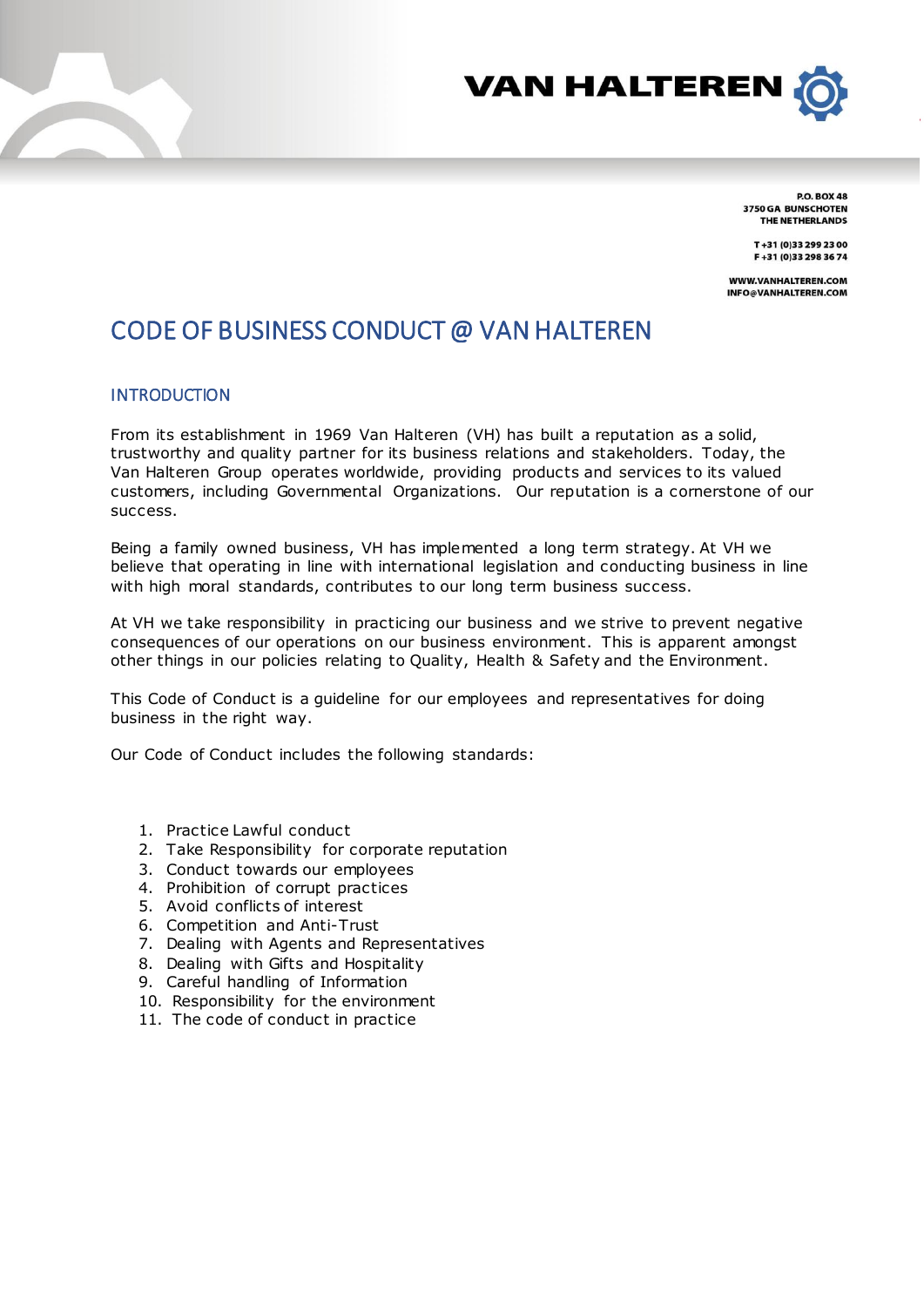

## 1. Practice Lawful conduct

We respect the principle of strict legality in all our operations, measures and contracts. This also applies to the payments of taxes and social contributions, obtaining official permits and dealing with third party rights.

All employees and representatives are personally responsible for compliance with the law. It is not allowed to induce third parties to act unlawfully.

Unlawful conduct, direct or indirect, will lead to disciplinary sanctions, irrespective of sanctions provided by law.

### 2. Take responsibility for corporate reputation

At VH we take pride in our good reputation. We believe it is paramount to our success. Any harm to this reputation may cause a decline in our business. Moreover, our company name is tied to the name of our founder and therefore we must not risk any damage to it. All employees must pay due regard to our reputation when undertaking their work.

### 3. Conduct towards our employees

We respect the personal dignity of every individual and therefore we do not tolerate unlawful discrimination or harassment of our employees. We do not use child labor and do not approve of the use of it by our business partners.

We strive towards a working climate of motivation, pleasure in work and satisfaction.

We promote safe working conditions and offer good competitive terms of employment.

Furthermore we strive for open communications and to be open to ideas and critical comments.

## 4. Prohibition of corrupt practices

Corruption, in the form of offering, promising or giving a bribe or any undue pecuniary or other advantage which distorts fair competition in markets, is a criminal offence and must therefore be condemned.

Public corruption as well as private-to-private corruption in order to obtain or retain business or other improper advantage must be prevented.

Our employees and representatives must not involve themselves in any form of corruption.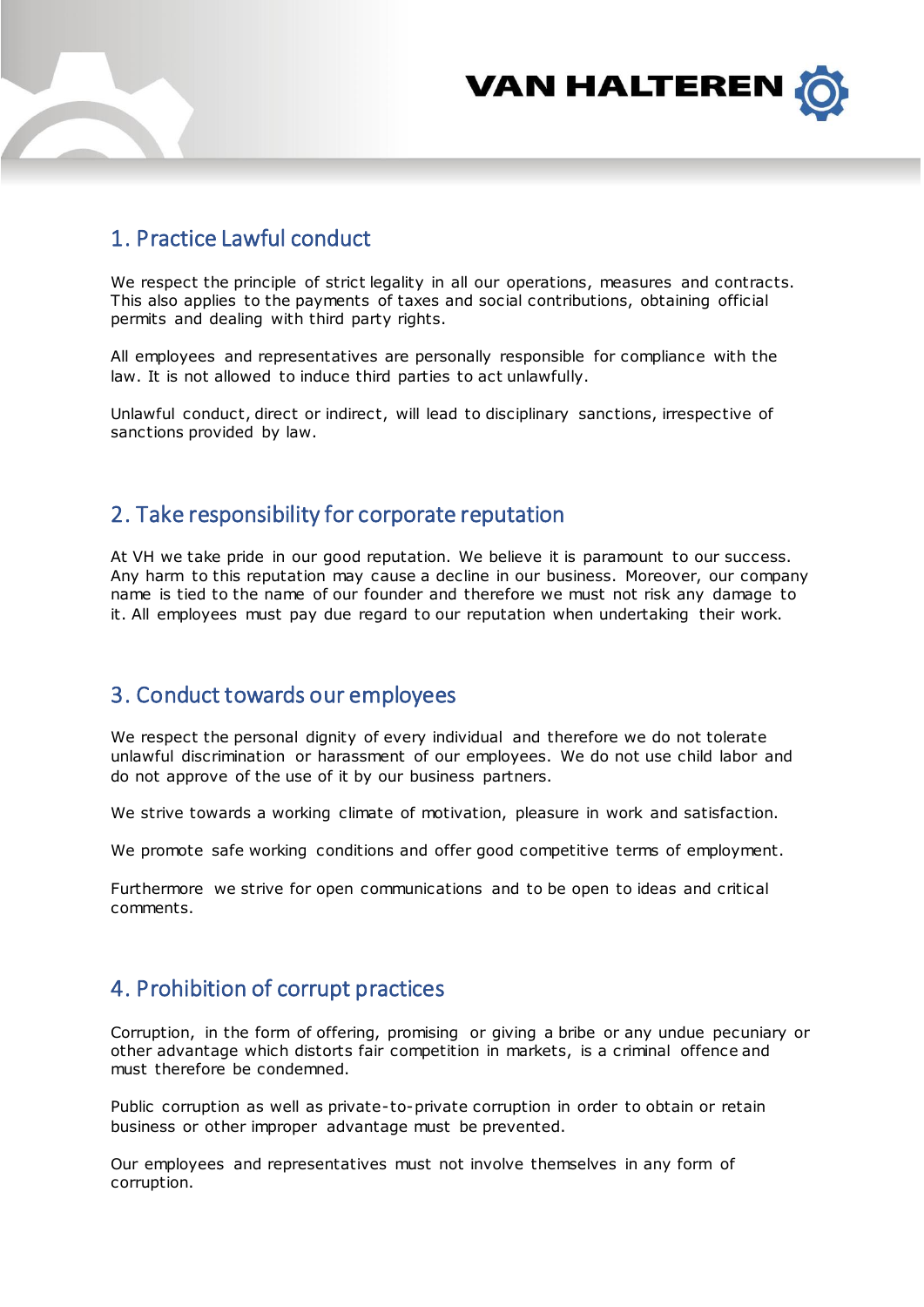

## 5. Avoid conflicts of interest

### **Shareholdings and secondary employment**

Secondary employment is allowed only upon prior written consent by VH. Furthermore, employees must not engage in sideline activities for or invest in companies that are competitors, suppliers or customers unless they have been granted prior written consent by the Board of Directors.

If an employee, his partner or a close relative is in the position to influence the relationship between VH and a business partner, there is a potential conflict of interest. In such cases transactions with this partner are suspended until after written consent of the Board of Directors has been granted.

#### **Engaging business partners for personal matters**

If employees' work entails direct involvement in the awarding or settlement of orders and there is a potential conflict of interest, prior written consent by the Board of Directors is needed before the Employee is allowed to engage the business partner for personal matters. This provision does not apply to goods and services which are generally available.

## 6. Dealing with competition and anti-trust law

All employees are obliged to take into consideration the rules of fair competition as defined by applicable law. In particular, competitors are not permitted to exchange information or reach agreement on allocation of territory or customers, prices or configurations.

### 7. Dealing with Agents and Representatives

#### **General**

Agents and representatives (Agents) are an effective means of developing, expanding and maintaining business. However, if not carefully selected or if inappropriately managed, agents and representatives may cause considerable harm to our reputation and could draw us into legal proceedings.

#### **Due Diligence**

VH shall pay particular attention to the integrity profile of a potential Agent before entering into any agreement or dealing in any way with a candidate. A thorough due diligence examination will be conducted by VH by means of a comprehensive questionnaire and if needed additional research.

This examination may include the history, education, ethical behavior, technical and financial background. Moreover VH will check the affinity of the candidate with our products and markets.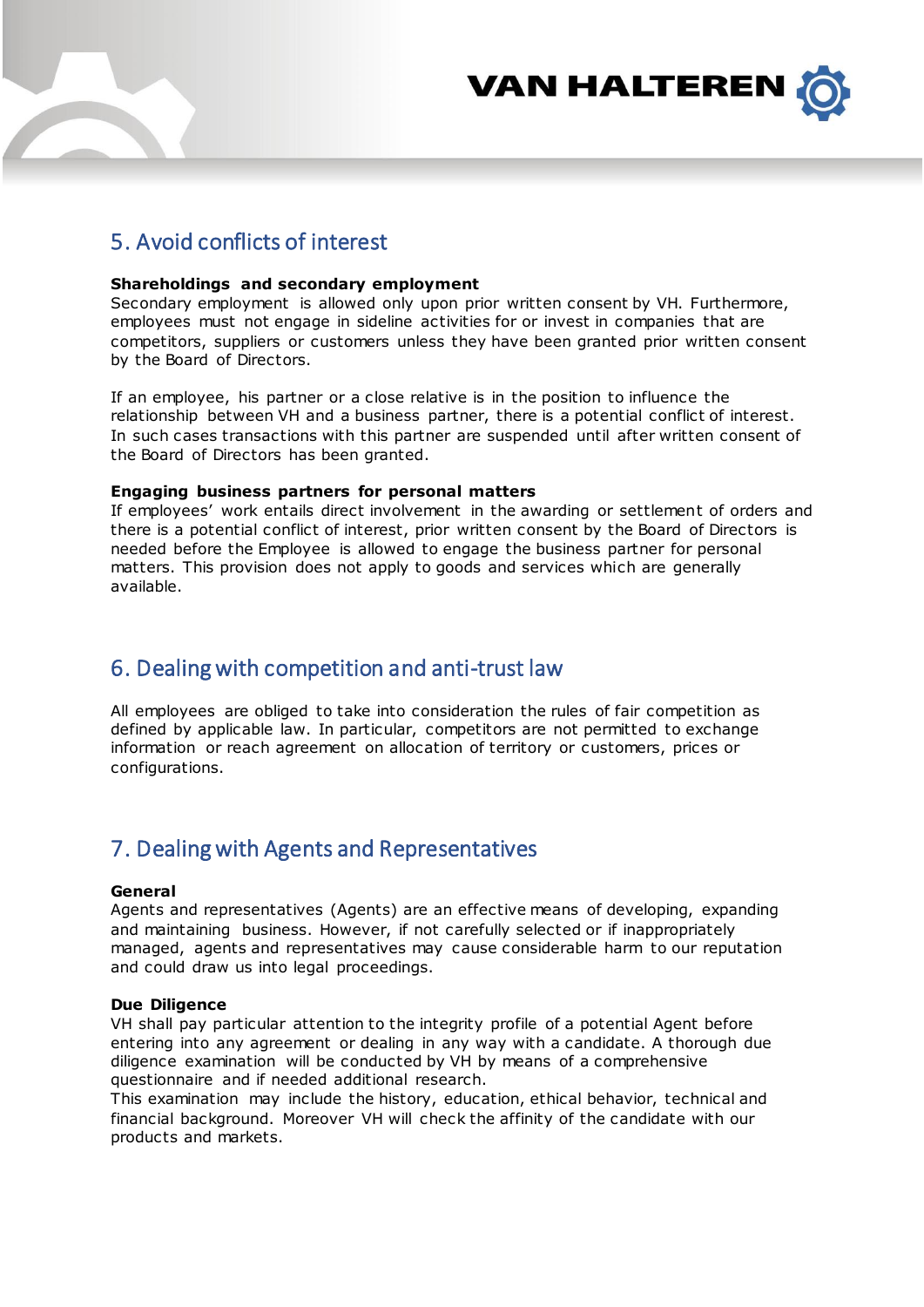

#### **The Agreement**

VH shall inform the Agent of this Code of Conduct and of the unlawfulness of corrupt practices.

The agreement should contain a provision whereby the Agent undertakes to comply at all times with the provisions mentioned in this Code. More specifically, the Agent shall not be involved in corrupt practices and/or bribery. Breach of this will lead to termination of the Agreement.

The Agent shall report to VH regularly.

#### **The Remuneration**

VH shall pay a remuneration to the Agent corresponding to the services effectively rendered. No payments shall be made in cash. All payments shall be properly recorded in both VH's and the agent's books.

### 8. Dealing with Gifts and Hospitality

No gift or hospitality may be provided to a governmental customer or to a public servant by way of a business courtesy if:

- this is contrary to laws and regulations in the specific country;
- this is done with the objective of gaining an improper advantage;
- the receiver has reason not to disclose this gift or hospitality.

In case of doubt, employees or Agents must always consult the Board of Directors.

## 9. Careful handling of information

Information is one of the most critical factors in business environments. Most decisions are dependent on the availability of proper information. All records and reports whether internal or external must be accurate and truthful. The accounting principles applicable to the respective subsidiaries shall always be observed. This requires that data and other records be entirely correct, timely and compatible with the relevant systems at all times.

Confidential information must be handled with due care. This information must not be disclosed to third parties without proper arrangements regarding nondisclosure. The disclosure of confidential information to partners in the course of a business operation must always be in the interest of both parties. Again, this shall not be done without nondisclosure arrangements.